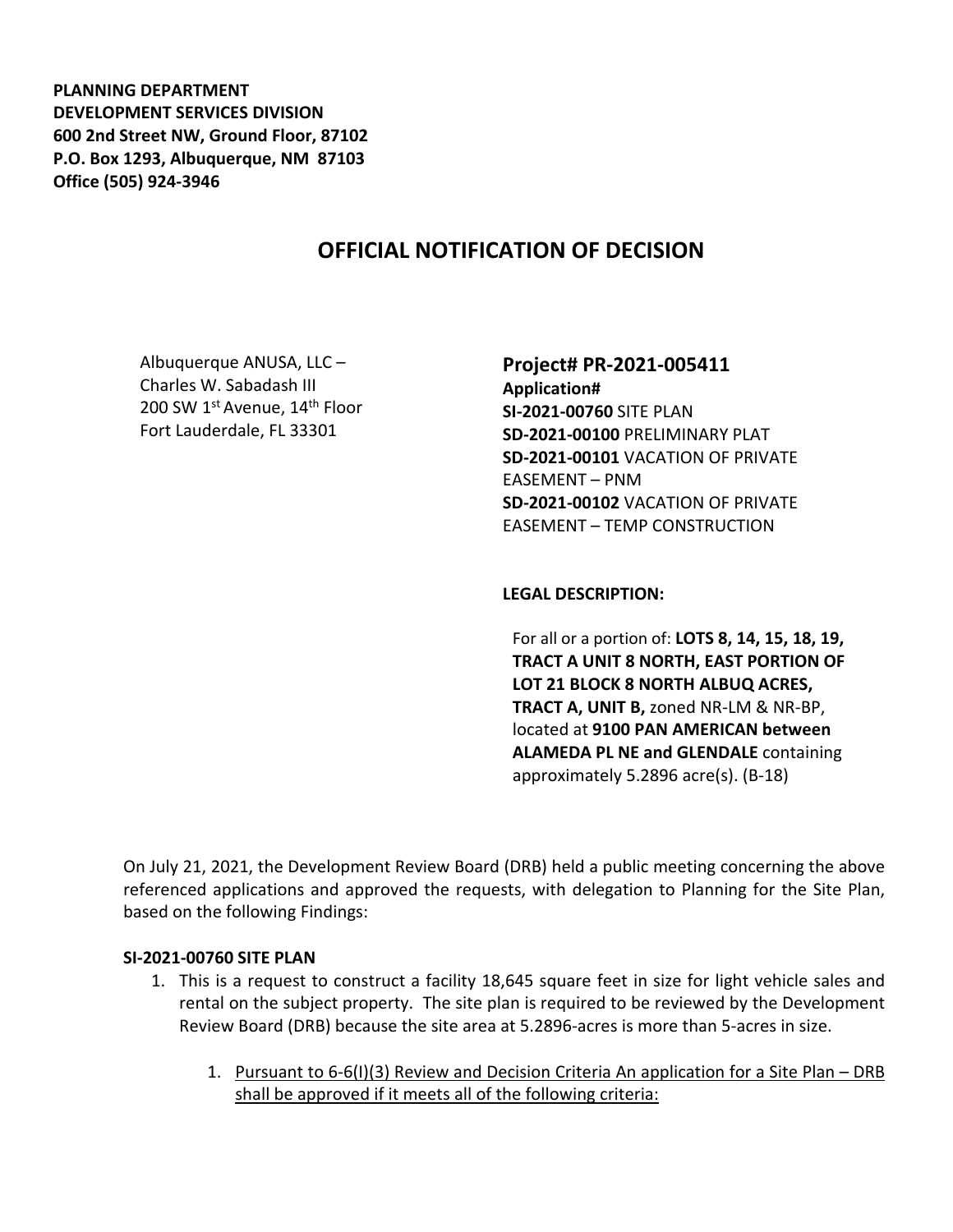Official Notice of Decision Project # PR-2021-005411 Applications# SI-2021-00760, SD-2021-00100, SD-2021-00101, SD-2021-00102 Page 2 of 4

> a. 6-6(I)(3)(a) *The Site Plan complies with all applicable provisions of this IDO, the DPM, other adopted City regulations, and any conditions specifically applied to development of the property in a prior permit or approval affecting the property.*

The dimensions, parking, landscaping/screening, and façade design meet/exceed the IDO requirements: The consolidated lots per the associated approved Preliminary Plat exceed the minimum 100-foot lot width requirement, the proposed building covers approximately 8% of the site, less than the 50% maximum building coverage requirement, the proposed building meets the 20 foot front-yard setback requirement and 10-foot side-yard and rear-yard setback requirements of the NR-BP zone district and the 5-foot front yeard setback requirement of the NR-LM zone district (the NR-LM zone district doesn't have side or rear-yard setback requirements), and the 22-foot maximum height of the proposed building is less than the 65-foot maximum permitted building height; 365 parking spaces are proposed when a minimum of 61 parking spaces are required (70 parking spaces are proposed to be utilized for the sales force, office, and service employees and customers, and the remaining 295 parking spaces are proposed to be utilized for vehicle inventory storage); 114,573 square feet of landscaping is proposed where 31,635 square feet is required; and the entire façade meets the façade design requirements of 5-11(E) of the IDO required of the NR-BP portion of the proposed development despite the façade design requirements of 5-11(E) not applying to the NR-LM portion of the proposed development.

*b.* 6-6(I)(3)(b) *The City's existing infrastructure and public improvements, including but not limited to its street, trail, drainage, and sidewalk systems, have adequate capacity to serve the proposed development, and any burdens on those systems have been mitigated to the extent practicable.* 

The site has access to a full range of urban services including utilities, roads and emergency services. A traffic impact study (TIS) was not required for this project.

*c.* 6-6(I)(3)(c) *If the subject property is within an approved Master Development Plan, the Site Plan shall meet any relevant standards in the Master Development Plan in addition to any standards applicable in the zone district the subject property is in.*

The subject property is not located within an approved Master Development Plan, therefore this criterion does not apply.

### **Conditions:**

- 1. This Site Plan is valid 7 years from DRB approval (7/21/2021). An extension may be requested prior to the expiration date.
- 2. Final sign off is delegated to Planning to occur after Final Plat approval.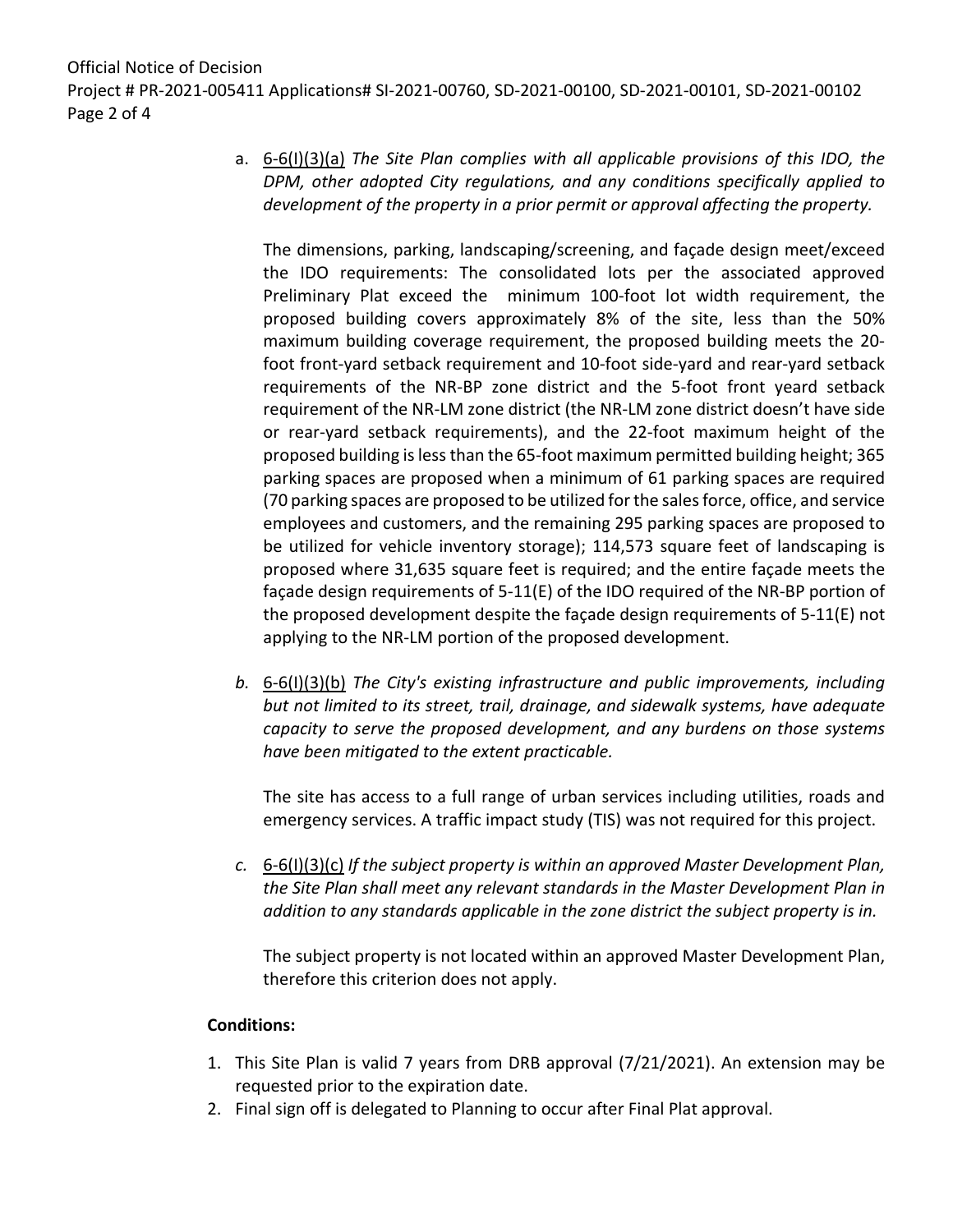Official Notice of Decision

Project # PR-2021-005411 Applications# SI-2021-00760, SD-2021-00100, SD-2021-00101, SD-2021-00102 Page 3 of 4

> 3. The applicant will obtain final sign off from Planning by October 21, 2021 or the case may be scheduled for the next DRB hearing and could be denied her the DRB Rules of Procedure.

#### **SD-2021-00100 PRELIMINARY PLAT**

- 1. This Preliminary Plat consolidates 7 lots a total of 5.2896 acres in size, and grants 2 easements as depicted on the Plat.
- 2. The property is zoned NR-LM and NR-BP. Future development must be consistent with the underlying zone districts.
- 3. An Infrastructure List was approved with this Plat. A recorded Infrastructure Improvements Agreement (IIA) is needed prior to the final DRB sign-off of the Final Plat.
- 4. The applicant provided the required notice as outlined in the IDO Table 6-1-1.

## **SD-2021-00101 VACATION OF PRIVATE EASEMENT-PNM**

- 1. The applicant proposes to vacate a 5-foot private PNM easement recorded in 1960.
- 2. The applicant justified the vacation request for the easement pursuant to 14-16-6-6-(M)(3) of the IDO. The PNM easement is no longer needed as the lots are being consolidated and service will be taken from the existing PNM lines along Glendale Avenue.

## **SD-2021-00102 VACATION OF PRIVATE EASEMENT-TEMP CONSTRUCTION**

- 1. The applicant proposes to vacate a temporary construction easement that was for the construction of the San Pedro Storm Sewer (City Project No. 5304.10) and recorded in 2010.
- 2. The applicant justified the vacation request for the easement pursuant to 14-16-6-6-(M)(3) of the IDO. The temporary construction easement should have been released when that project was completed.

APPEAL: If you wish to appeal this decision, you must do so within 15 days of the DRB's decision or by **AUGUST 5, 2021.** The date of the DRB's decision is not included in the 15-day period for filing an appeal, and if the 15th day falls on a Saturday, Sunday or Holiday, the next working day is considered as the deadline for filing the appeal.

For more information regarding the appeal process, please refer to Section 14-16-6-4(U) of the Integrated Development Ordinance (IDO). Appeals should be submitted via email to [PLNDRS@CABQ.GOV](mailto:PLNDRS@CABQ.GOV) (if files are less than 9MB in size). Files larger than 9MB can be sent to [PLNDRS@CABQ.GOV](mailto:PLNDRS@CABQ.GOV) using [https://wetransfer.com.](https://wetransfer.com/) A Non-Refundable filing fee will be calculated and you will receive instructions about paying the fee online.

You will receive notification if any person files an appeal. If there is no appeal, you can receive Building Permits at any time after the appeal deadline quoted above, provided all conditions imposed at the time of approval have been met. Applicants submitting for building permit prior to the completion of the appeal period do so at their own risk. Successful applicants are reminded that there may be other City regulations of the IDO that must be complied with, even after approval of the referenced application(s).